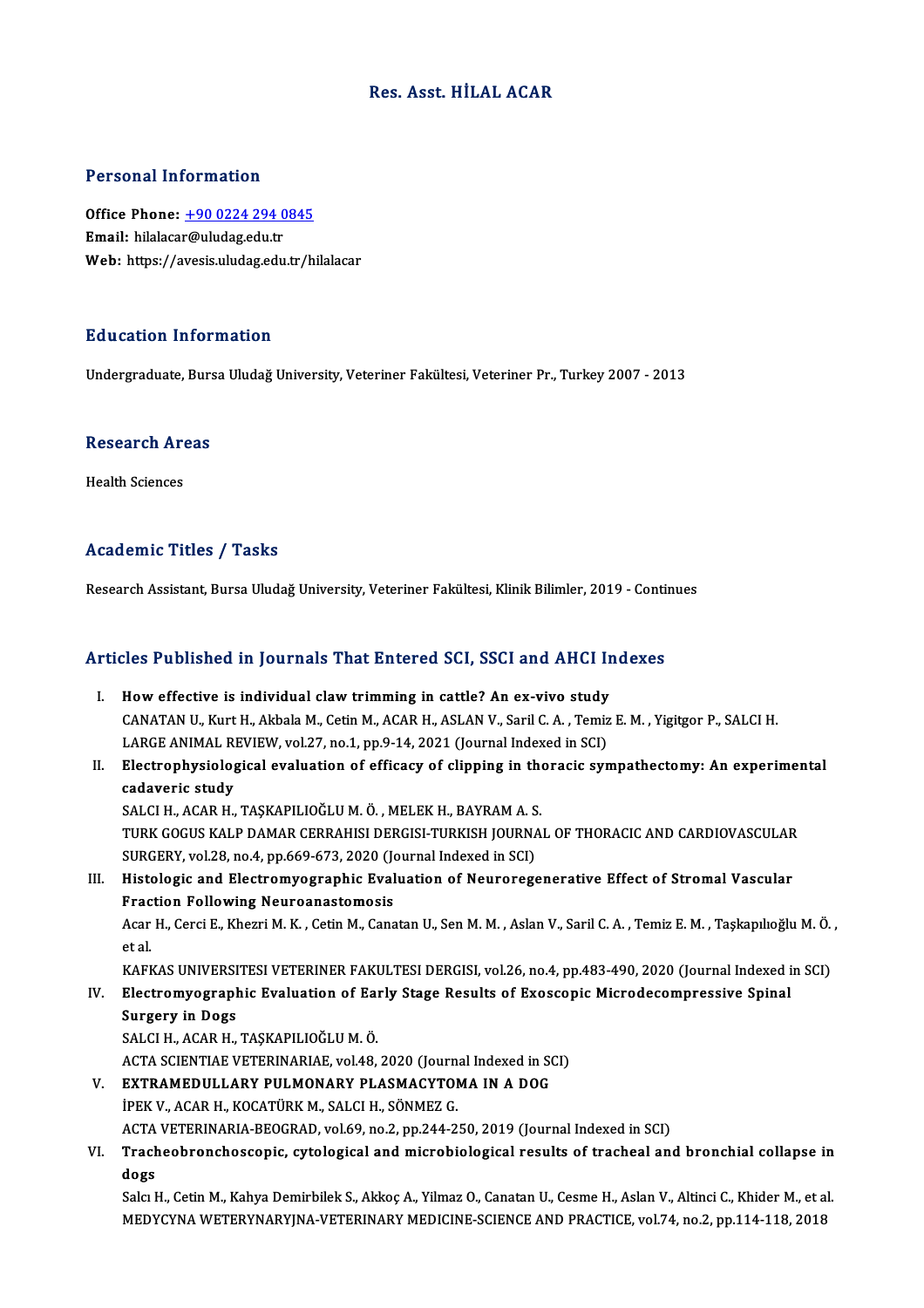(Journal Indexed in SCI)<br>Translatory facet ioini

- VII. Translatory facet joint locking in a cat (Bir kedide translasyonel facet eklem kilitlenmesi)<br>SALCI H. Cesme H. (Journal Indexed in<br>**Translatory facet**<br>SALCI H., Cesme H.<br>*Vefins Universites* 
	- Kafkas Universitesi Veteriner Fakultesi Dergisi, vol.23, no.4, pp.681-682, 2017 (Journal Indexed in SCI Expanded)
- VIII. Bronchial Foreign Body (Olive Pit) in a Puppy SALCI H., Ozkan H., Ozfirat E. C., Cesme H., GÜL SATAR N. Y. KAFKAS UNIVERSITESI VETERINER FAKULTESI DERGISI, vol.22, no.1, pp.163-164, 2016 (Journal Indexed in SCI)

# ARTAAS UNIVERSITESI VETERINER FARL<br>Articles Published in Other Journals

- rticles Published in Other Jou<br>I. Köpeklerde elektromiyografi.<br>AGAB H. SALCLH I. Köpeklerde elektromiyografi.<br>ACAR H., SALCI H. Köpeklerde elektromiyografi.<br>ACAR H., SALCI H.<br>Uludağ Üniversitesi Veteriner Fakültesi Dergisi, vol.36, pp.9-13, 2017 (Other Refereed National Journals)<br>Erkek bir könekte meme beginde görülen enaplestik karsineme II. Erkek bir köpekte meme bezinde görülen anaplastik karsinoma.<br>ASLAN V., ACAR H., mutlu a. m., CANGÜL İ. T., SALCI H. Uludağ Üniversitesi Veteriner Fakültesi Dergisi, vol.36, <sub>]</sub><br>Erkek bir köpekte meme bezinde görülen anapla:<br>ASLAN V., ACAR H., mutlu a. m. , CANGÜL İ. T. , SALCI H.<br>Uludağ üniversitesi veterinen Fakültesi Dergisi vol.26, r Erkek bir köpekte meme bezinde görülen anaplastik karsinoma.<br>ASLAN V., ACAR H., mutlu a. m. , CANGÜL İ. T. , SALCI H.<br>Uludağ üniversitesi veteriner Fakültesi Dergisi, vol.36, pp.25-28, 2017 (Other Refereed National Journal
- III. Merinos ırkı bir koyunda polimelia.<br>akbala m., ACAR H., İPEK V., SALCI H. Uludağ üniversitesi veteriner Fakülte<br>Merinos ırkı bir koyunda polime<br>akbala m., ACAR H., İPEK V., SALCI H.<br>Uludağ Üniversitesi Veterinan Fakülte Merinos ırkı bir koyunda polimelia.<br>akbala m., ACAR H., İPEK V., SALCI H.<br>Uludağ Üniversitesi Veteriner Fakültesi Dergisi, vol.36, pp.29-32, 2017 (Other Refereed National Journals)<br>Spinal malformation and suringomyolia in
- IV. Spinal malformation and syringomyelia in a calf<br>Cesme H., IPEK V., AKKOC A., SALCI H. Uludağ Üniversitesi Veteriner Fakültes<br>Spinal malformation and syringor<br>Çeşme H., İPEK V., AKKOÇ A., SALCI H.<br>Uludağ Üniversitesi Veteriner Fakültes Uludağ Üniversitesi Veteriner Fakültesi Dergisi, 2016 (Other Refereed National Journals) Ceşme H., İPEK V., AKKOÇ A., SALCI H.<br>Uludağ Üniversitesi Veteriner Fakültesi Dergisi, 2016 (Other Refereed I<br>V. Primary intranasal transmissible venereal tumor TVT in a dog<br>CESME H. İDEK V. AKKOÇ A. SALCI H.
- Uludağ Üniversitesi Veteriner Fakültes<br>Primary intranasal transmissible<br>ÇEŞME H., İPEK V., AKKOÇ A., SALCI H.<br>Veteriner Fakültesi Dergisi Uludağ Üni Primary intranasal transmissible venereal tumor TVT in a dog<br>ÇEŞME H., İPEK V., AKKOÇ A., SALCI H.<br>Veteriner Fakültesi Dergisi, Uludağ Üniversitesi, vol.34, pp.85-88, 2015 (Other Refereed National Journals)<br>Pir könekte pri CESME H., İPEK V., AKKOÇ A., SALCI H.<br>Veteriner Fakültesi Dergisi, Uludağ Üniversitesi, vol.34, pp.85-88, 201<br>VI. Bir köpekte primer intranazal transmissible venereal tümör<br>Hilal C., İPEK V., AKKOÇ A., SALCI H.

### Veteriner Fakültesi Dergisi, Uludağ l<br>Bir köpekte primer intranazal t<br>Hilal Ç., İPEK V., AKKOÇ A., SALCI H.<br>Uludağ Üniversitesi Veteriner Fakül Uludağ Üniversitesi Veteriner Fakültesi Dergisi, 2015 (Other Refereed National Journals)

VII. Yüzen köpek sendromu. AKGÜLM.B. ,ŞENİ.A. ,ACARH.,YANIKK. Uludağ Üniversitesi Veteriner Fakültesi Dergisi, vol.33, pp.75-78, 2014 (Other Refereed National Journals)

# oludag oniversitesi veteriner rakuitesi bergisi, vol.33, pp./5-78, 2014 (oti<br>Refereed Congress / Symposium Publications in Proceedings

- efereed Congress / Symposium Publications in 1<br>I. Extramedullary Pulmonary Plasmacytoma in a Dog<br>IDEV V. ACAR H. KOCATÜRY M. SALCLH. SÖNMEZ C I. Extramedullary Pulmonary Plasmacytoma in a Dog<br>İPEK V., ACAR H., KOCATÜRK M., SALCI H., SÖNMEZ G. 4THINTERNATIONAL CONGRESSONVETERINARYANDANIMAL SCIENCES,12 -15 July2018 IPEK V., ACAR H., KOCATÜRK M., SALCI H., SÖNMEZ G.<br>4TH INTERNATIONAL CONGRESS ONVETERINARY AND A<br>II. Extramedullary Pulmonary Plasmacytoma in a Dog<br>iPEK V. Acar H. KOCATÜRK M. SALCI H. SÖNMEZ C
- 4TH INTERNATIONAL CONGRESS ONVETERINARY A<br>Extramedullary Pulmonary Plasmacytoma in a<br>İPEK V., Acar H., KOCATÜRK M., SALCI H., SÖNMEZ G.<br>4th International Congress on Veterinary and Animal iPEK V., Acar H., KOCATÜRK M., SALCI H., SÖNMEZ G.<br>4th International Congress on Veterinary and Animal Sciences, Turkey, 12 - 15 June 2018 IPEK V., Acar H., KOCATÜRK M., SALCI H., SÖNMEZ G.<br>4th International Congress on Veterinary and Animal Sciences, Turkey, 12 - 15 June 2018<br>11. Biomechanical evaluation of a novel screwless posterior stabilization system: a
- 4th International Congress on Veterinary and Animal Sciences, Turkey, 12 15 June 2018<br>Biomechanical evaluation of a novel screwless posterior stabilization system: an experimental stu<br>SALCI H., LEKESİZ H., Şensoy S., Kar Biomechanical evaluation of a novel screwless posterior stabilization syste<br>SALCI H., LEKESİZ H., Şensoy S., Karaca A. A. , ÇETİN M., Canatan U., Çeşme H., ÇAKIR I<br>IBMEC 18 Second International Biomedical Engineering Congr SALCI H., LEKESİZ H., Şensoy S., Karaca A. A., ÇETİN M., Canatan U., Çeşme H., ÇAKIR M. C., UĞUZ A., Safi İ., et al.<br>IBMEC 18 Second International Biomedical Engineering Congress, 24 - 27 May 2018<br>IV. Biomechanical evaluat
- IBMEC 18 Second International Biomedical Engineering Congress, 24 27 May 2018<br>Biomechanical evaluation of a novel screwless posterior stabilization system: an experimental studential stude<br>SALCI H., LEKESİZ H., ŞENAYSOY Biomechanical evaluation of a novel screwless posterior stabiliza<br>SALCI H., LEKESİZ H., ŞENAYSOY S., Karaca A. A. , Çetin M., Canatan U., Acar<br>Second International Biomedical Engineering Congress, 24 - 27 May 2018<br>A Gase O SALCI H., LEKESİZ H., ŞENAYSOY S., Karaca A. A., Çetin M., Canatan U., Acar<br>Second International Biomedical Engineering Congress, 24 - 27 May 2018<br>V. A Case Of Malignant Fibrous Histiocytic Sarcoma In A Budgerigar,<br>INAN S.
- Second International Biomedical Engineering Congress, 24 7<br>**A Case Of Malignant Fibrous Histiocytic Sarcoma In A**<br>İNAN S., CANGÜL İ.T. , GÜL SATAR N.Y. , ÇEŞME H., ÇETİN M.<br>2nd International Congress On Annlied Biologica A Case Of Malignant Fibrous Histiocytic Sarcoma In A Budgerigar,<br>İNAN S., CANGÜL İ. T. , GÜL SATAR N. Y. , ÇEŞME H., ÇETİN M.<br>2nd International Congress On Applied Biological Sciences, 27 - 31 May 2016